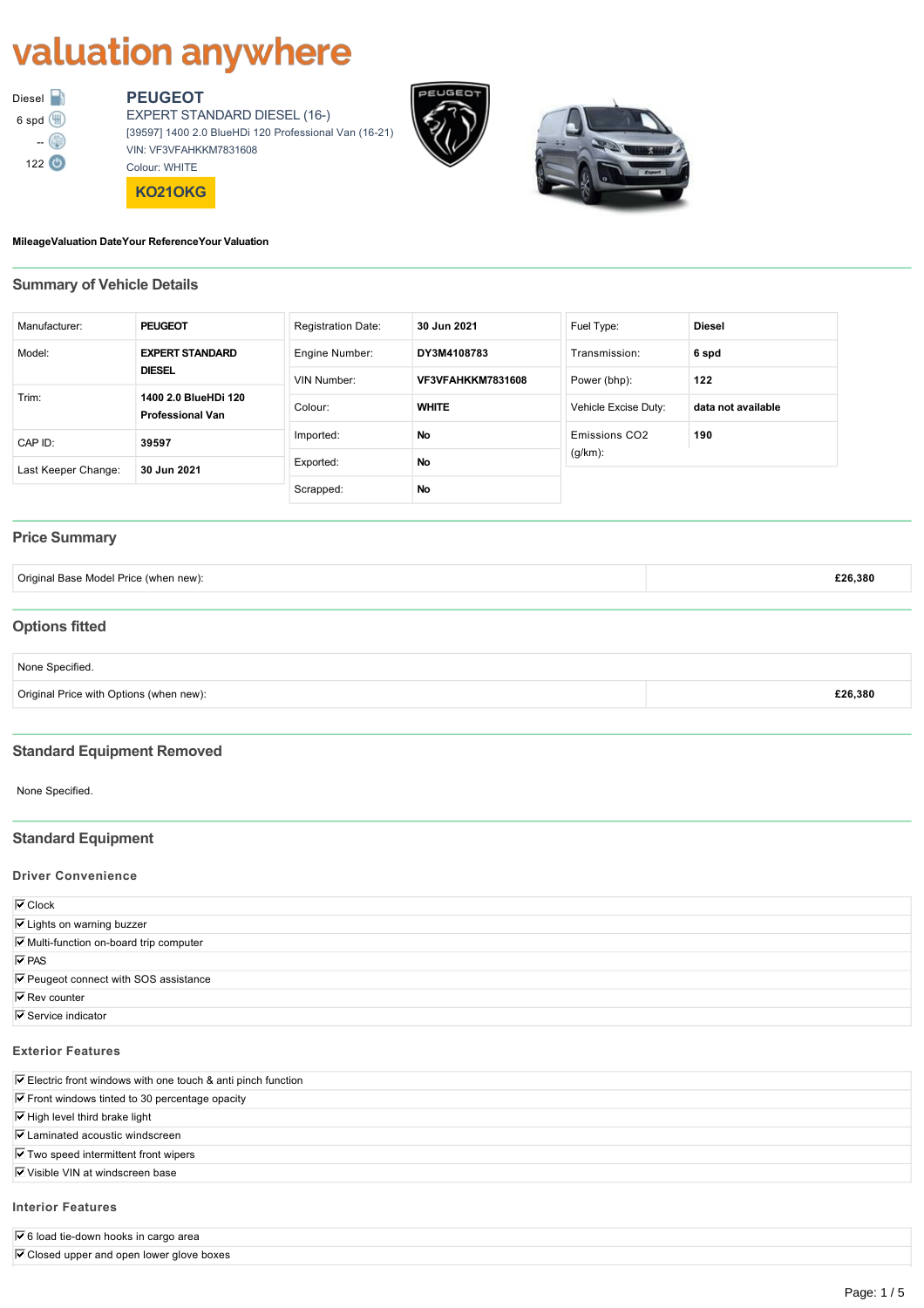| ✔ Courtesy light |  |
|------------------|--|
|------------------|--|

| $\overline{\mathsf{v}}$ Courtesy light                                                                                                                  |
|---------------------------------------------------------------------------------------------------------------------------------------------------------|
| $\triangledown$ Cup holders for driver and passenger at top of dashboard                                                                                |
| $\triangledown$ Dashboard storage areas                                                                                                                 |
| $\triangleright$ Driver and passenger sun visors                                                                                                        |
| $\triangledown$ Drivers seat rake and reach adjustable with lumber adjustment and armrest                                                               |
| $\triangledown$ Front door pockets with 1.5L bottle holder                                                                                              |
| $\triangledown$ Hard plastic floor protection in cabin                                                                                                  |
| $\triangleright$ Height adjustable head restraints                                                                                                      |
| $\triangledown$ Height and reach adjustable steering wheel                                                                                              |
| $\triangledown$ Load area light                                                                                                                         |
| <b>▽</b> Mica cloth/Vinyl upholstery                                                                                                                    |
| Moduwork - Dual passenger seat, foldup outer seat, folding table in central seat, under seat storage, Height adj drivers seat with lumbar adj & armrest |
| $\triangledown$ Rubber load floor cover                                                                                                                 |
| $\overline{M}$ Storage under squab of control passenger seat                                                                                            |

 $\triangledown$  Storage under squab of central passenger seat

 $\overline{\nabla}$  Ticket holder

#### **Packs**

 $\overline{\nabla}$  Visibility pack - Expert

#### **Safety**

| $\triangledown$ Automatic fuel cut off and door unlocking in the event of accident    |  |
|---------------------------------------------------------------------------------------|--|
| $\triangledown$ Door opening warning and audible lights on warning                    |  |
| $\triangledown$ Driver and front passenger airbags with passenger deactive switch     |  |
| $\triangledown$ Height-adjustable 3-point pre-tensioner seat belts with force limiter |  |
| $\triangledown$ Unfastened seat belt warning for driver and passengers                |  |
|                                                                                       |  |

#### **Security**

 $\overline{\mathbf{V}}$  Dashboard mounted central locking push button and auto locking above 7mph

 $\overline{\mathbf{V}}$  Perimeter and volumetric thatcham category 1 approved alarm

 $\overline{V}$  Remote central locking with deadlocking, selective cab and load area locking via 3 button plip remote control key (x2)

 $\nabla$  Rolling code transponder immobiliser

#### **Technical**

#### $\overline{\nabla}$  12V socket in cabin

 $\overline{\nabla}$  12V socket in cargo area

Electronic Stability Control and ABS with hill start assist, EBA and EBFD

#### **Wheels**

 $\overline{\mathbf{V}}$  Full size steel spare wheel

#### **Technical Details**

#### **Emissions ICE**

| CO.                                  | 0.149  |
|--------------------------------------|--------|
| HC                                   | N      |
| HC+NOx                               | 0.037  |
| Noise Level dB(A)                    | 70     |
| <b>NO<sub>x</sub></b>                | 0.032  |
| Particles                            | 0.0009 |
| <b>Standard Euro Emissions</b>       | EURO 6 |
| WLTP - CO2 (g/km) - Comb             | 190    |
| WLTP - CO2 (g/km) - Comb - TEH       | 203    |
| WLTP - CO2 (g/km) - Comb - TEL       | 190    |
| WLTP - CO2 (g/km) - Extra High - TEH | 226    |
| WLTP - CO2 (g/km) - Extra High - TEL | 206    |
| WLTP - CO2 (g/km) - High - TEH       | 180    |
| WLTP - CO2 (g/km) - High - TEL       | 161    |
| WLTP - CO2 (g/km) - Low - TEH        | 211    |
| WLTP - CO2 (g/km) - Low - TEL        | 191    |
| WLTP - CO2 (g/km) - Medium - TEH     | 193    |
| WLTP - CO2 (g/km) - Medium - TEL     | 171    |

#### **Engine and Drive Train**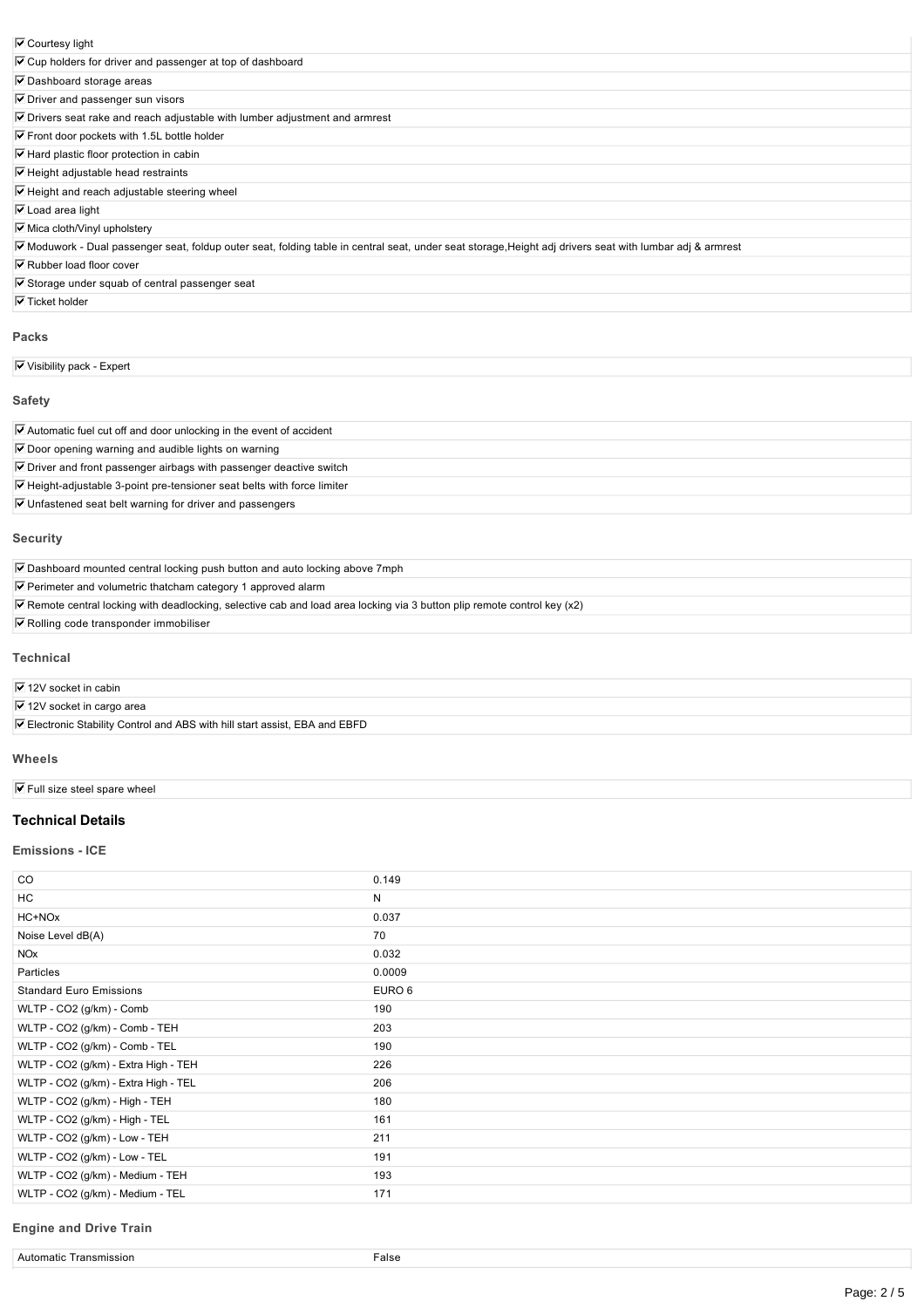| Bore                       | 85                      |
|----------------------------|-------------------------|
| Catalytic Convertor        | True                    |
| CC                         | 1997                    |
| <b>Compression Ratio</b>   | 16.7:1                  |
| Cooling System             | <b>WATER</b>            |
| <b>Cylinder Layout</b>     | IN-LINE                 |
| Cylinders                  | 4                       |
| Engine Layout              | <b>FRONT TRANSVERSE</b> |
| Engine Make                | N                       |
| <b>Fuel Delivery</b>       | <b>COMMON RAIL</b>      |
| Fuel Type                  | <b>DIESEL</b>           |
| Gears                      | 6 SPEED                 |
| <b>Manual Transmission</b> | True                    |
| Number of Valves           | 16                      |
| Stroke                     | 88                      |
| Valve gear                 | <b>DOHC</b>             |
|                            |                         |

# **Fuel Consumption ICE**

| EC                                     | False          |
|----------------------------------------|----------------|
| <b>EC Combined</b>                     | 53.3           |
| EC Extra Urban                         | 57.6           |
| EC Urban                               | 47.9           |
| WLTP - FC (I/100km) - Comb - TEH       | 7.7            |
| WLTP - FC (I/100km) - Comb - TEL       | $\overline{7}$ |
| WLTP - FC (I/100km) - Extra High - TEH | 8.6            |
| WLTP - FC (I/100km) - Extra High - TEL | 7.9            |
| WLTP - FC (I/100km) - High - TEH       | 6.9            |
| WLTP - FC (I/100km) - High - TEL       | 6.1            |
| WLTP - FC (I/100km) - Low - TEH        | 8              |
| WLTP - FC (I/100km) - Low - TEL        | 7.3            |
| WLTP - FC (I/100km) - Medium - TEH     | 7.4            |
| WLTP - FC (I/100km) - Medium - TEL     | 6.5            |
| WLTP - MPG - Comb - TEH                | 36.5           |
| WLTP - MPG - Comb - TEL                | 40.5           |
| WLTP - MPG - Extra High - TEH          | 32.7           |
| WLTP - MPG - Extra High - TEL          | 35.9           |
| WLTP - MPG - High - TEH                | 41.2           |
| WLTP - MPG - High - TEL                | 46.1           |
| WLTP - MPG - Low - TEH                 | 35.1           |
| WLTP - MPG - Low - TEL                 | 38.9           |
| WLTP - MPG - Medium - TEH              | 38.4           |
| WLTP - MPG - Medium - TEL              | 43.3           |

### **General**

| <b>Alternator Amps</b>                           | 75                      |
|--------------------------------------------------|-------------------------|
| Any aspect of the vehicles safety cause concern? | False                   |
| Badge Engine CC                                  | 2.0                     |
| <b>Badge Power</b>                               | 120                     |
| Based On ID                                      | N                       |
| <b>Battery Volts</b>                             | 12                      |
| Chassis Engine Number                            | N                       |
| Clutch                                           | SINGLE DRY PLATE        |
| Coin Description                                 | N                       |
| Coin Gross Vehicle Weight Code                   | N                       |
| Coin Power Output Code                           | N                       |
| <b>Coin Series</b>                               | N                       |
| Coin Wheelbase Description Code                  | N                       |
| Coin Wheelbase Name Code                         | N                       |
| <b>Exhaust System</b>                            | <b>EGR</b>              |
| <b>Front Brakes</b>                              | <b>VENTILATED DISCS</b> |
| Front Suspension                                 | MACPHERSON STRUTS       |
| <b>Generation Mark</b>                           | 3                       |
| Ghost model for valuation purposes               | False                   |
| <b>Hand Brake</b>                                | <b>REAR WHEELS</b>      |
| NCAP Adult Occupant Protection %                 | N                       |
| <b>NCAP Child Occupant Protection %</b>          | N                       |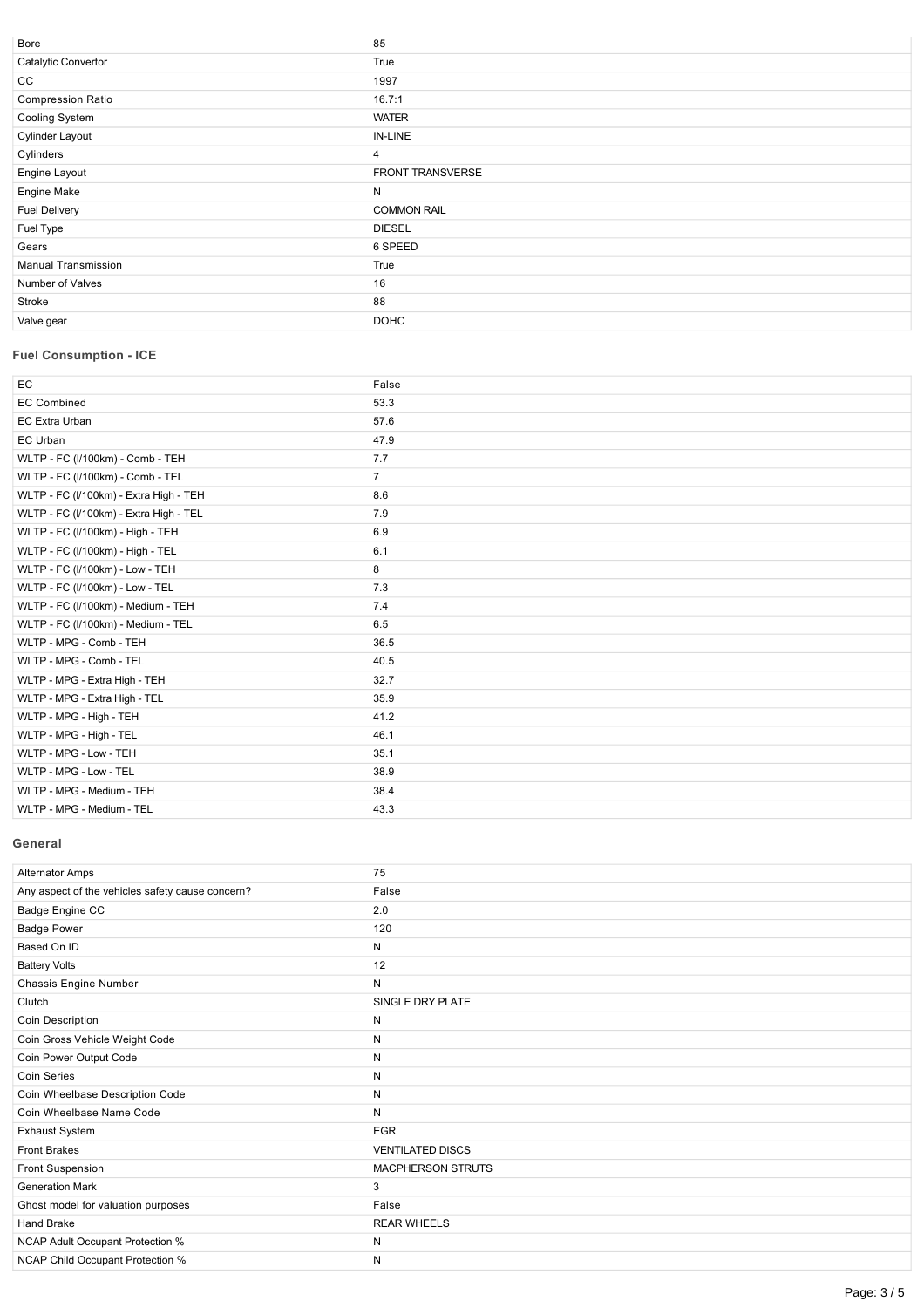| NCAP Overall Rating - Effective February 09       | Ν                   |
|---------------------------------------------------|---------------------|
| <b>NCAP Pedestrian Protection %</b>               | Ν                   |
| <b>NCAP Safety Assist %</b>                       | Ν                   |
| Rear Brakes                                       | <b>DISCS</b>        |
| Rear Suspension                                   | <b>COIL SPRINGS</b> |
| Running Cost League Headings                      | N                   |
| Service Interval Frequency - Months               | 24                  |
| Service Interval Mileage                          | 32000               |
| Special Edition                                   | False               |
| Special Order                                     | False               |
| Standard manufacturers warranty - Mileage         | 999999              |
| Standard manufacturers warranty - Years           | 3                   |
| Steering                                          | PAS                 |
| This vehicle is classed as a car for VED purposes | False               |
| Timing Belt Interval Frequency - Months           | 120                 |
| Timing Belt Interval Mileage                      | 140000              |
| Vehicle Homologation Class                        | N <sub>1</sub>      |
| Vin/Frame No.                                     | Ν                   |

#### **Performance**

| False |
|-------|
| 11.7  |
| 122   |
| 90    |
| 3750  |
| 251   |
| 34.7  |
| 340   |
| 1750  |
| True  |
| 106   |
|       |

# **Test Cycles**

| t Cvcle<br>oot.<br>- missions<br>. . | MAI<br>' v ∟ ⊺ |
|--------------------------------------|----------------|

#### **Tyres**

| Alloys?                 | False            |
|-------------------------|------------------|
| <b>Automatic Clutch</b> | False            |
| Plated 3rd Axle         | N                |
| Plated 4th Axle         | N                |
| Space Saver?            | False            |
| Tyre Make               | N                |
| Tyre Size Spare         | <b>FULL SIZE</b> |
| <b>Wheel Style</b>      | N                |
| Wheel Type              | 16" STEEL        |

# **Vehicle Dimensions**

| Front Overhang                        | 881  |
|---------------------------------------|------|
| Height                                | 1940 |
| Height (including roof rails)         | N    |
| Length                                | 4959 |
| Load Deck Height                      | 544  |
| Load Height                           | 1397 |
| Load Length                           | 3674 |
| Load Space Width Between Wheel Arches | 1258 |
| Load Width                            | 1628 |
| Lower Rear Door Width                 | 1282 |
| Rear Door Height                      | 1220 |
| Rear Overhang                         | 803  |
| Side Load Door Height                 | 1241 |
| Side Load Door Width                  | 935  |
| Turning Circle - Kerb to Kerb         | 12.4 |
| Turning Circle - Wall to Wall         | 12.9 |
| Upper Rear Door Width                 | 1282 |
| Wheelbase                             | 3275 |